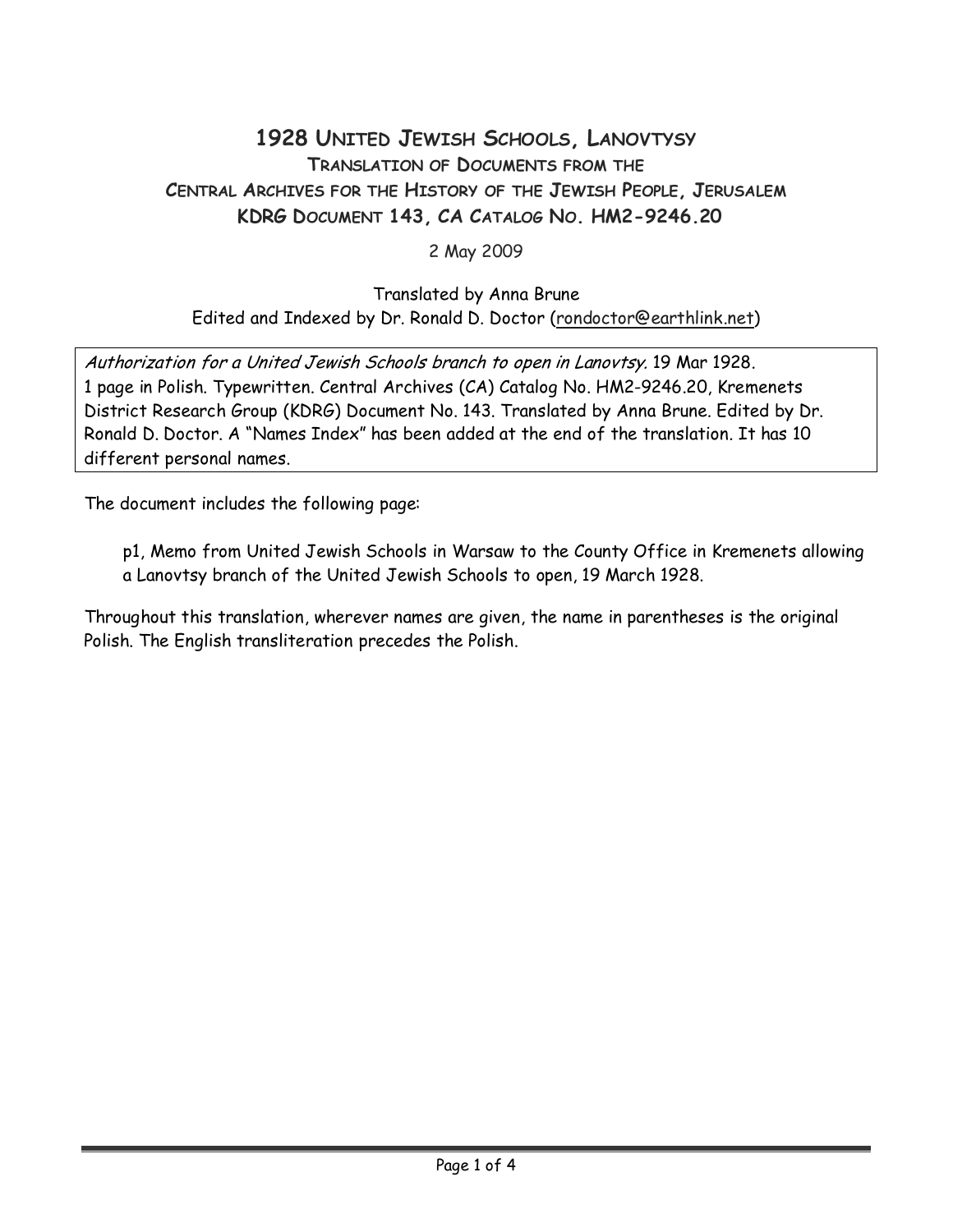[page 1]

United Jewish Schools Central Board Warsaw, Nowolipki Street 41/6

Nr.1221/VI

…………………

To

County Office

in Kremenets

## NOTIFICATION

about section opening in Lanovtsy

 It is our honor to notify you, that in accordance with Paragraph 4 of our statute confirmed by the resolution of the Ministry of the Internal Affairs from 29 February 1924, Nr. B.B880/24/registry of unions and associations Nr.1056/ and based on the legislation of the undersigned Board from 10 of the current month, we are allowing m.m.:

> Translator's Note The abbreviations "m.m." means "mssrs. And madams"

Hirsh Mushlin (Gersz Muszlin) Rachmiel Gitelman (Rachmil Gitelman) Elye Shnayder (Eli Sznajder) Maks Leder (Maks Leder) Moshe Katz (Moszko Katz) Meir Lander (Mejer Lander) Aharon Gitelman (Aron Gitelman) Ber Katz (Berko Kac) Nachum Gravpen (Nuchim Grawpen) Sana Gravpen (Sani Grawpen)

to open a section of United Jewish Schools in Lanovtsy.

 While including the notarial copy of the statute, we kindly request a speedy registration of the above section.

Warsaw, day 14 March 1928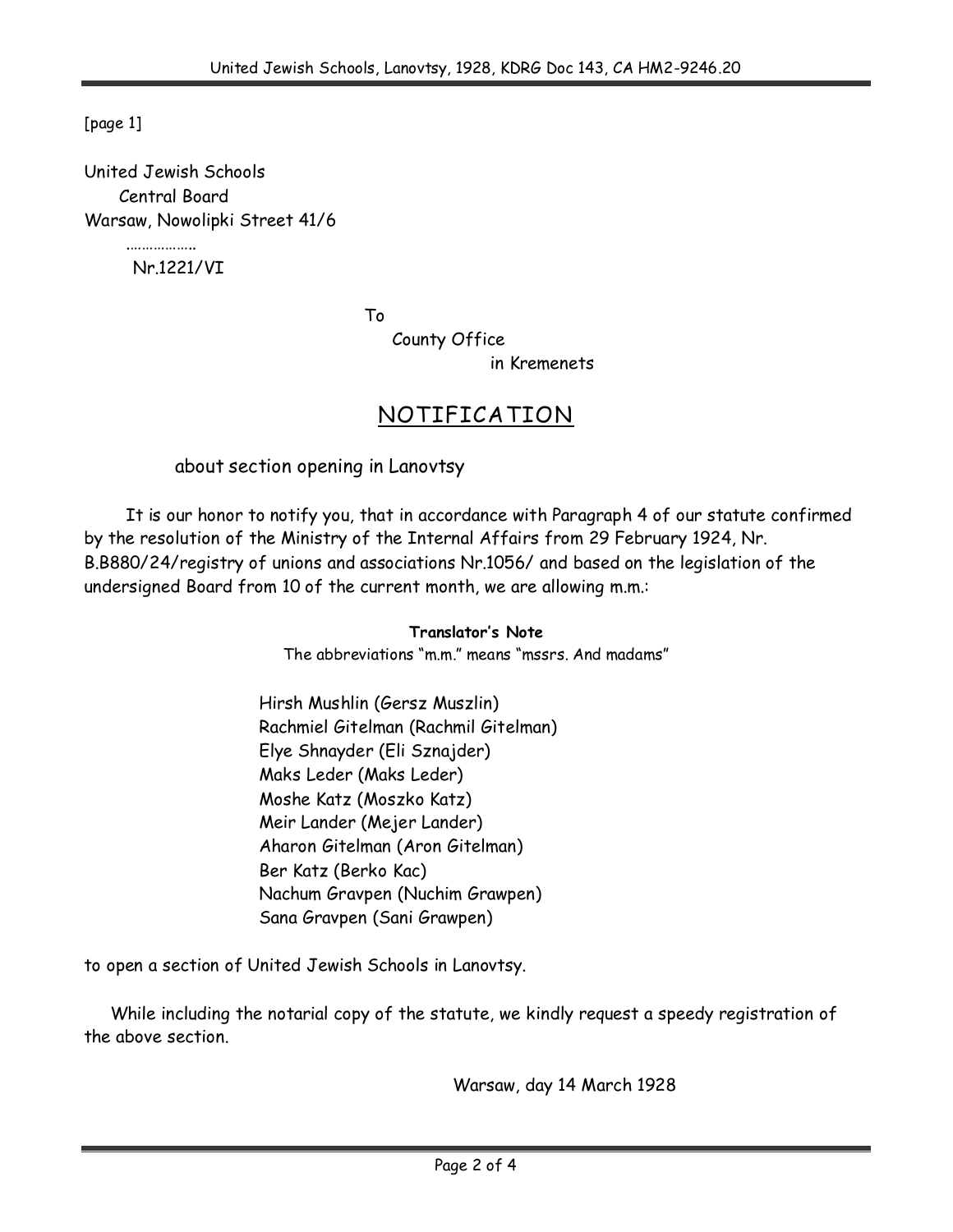-------------- Attachment



(4 tax stamps totaling 3.50 zloty) (stamp: United Jewish Schools

Executive Branch) (stamp: County Kremenets Opened on the day of: 19 March 1928 4761 2 inclusions